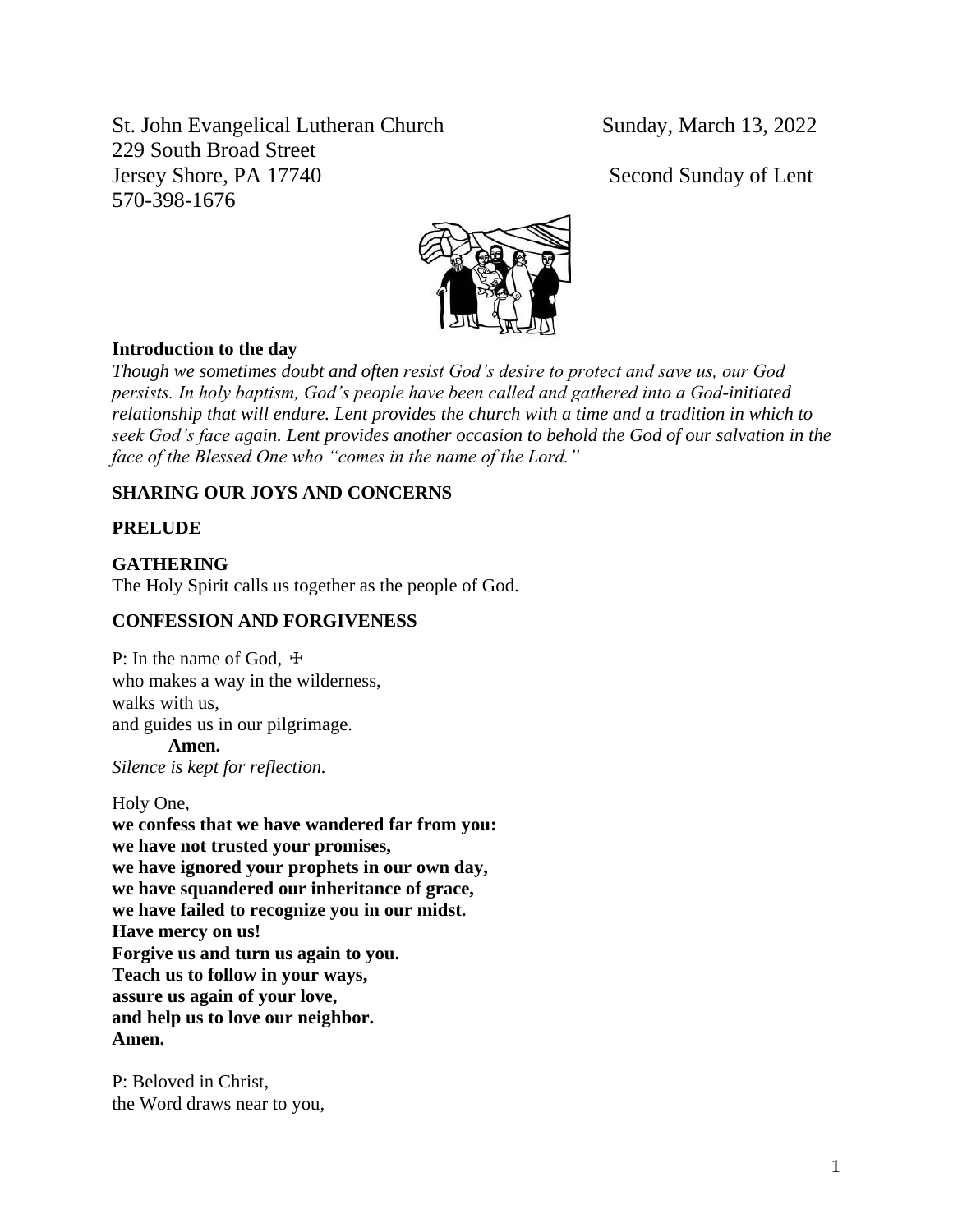and all who call out to God shall be saved. In Jesus, God comes to you again and again and gathers you under wings of love. In  $\pm$  Jesus' name, your sins are forgiven. God journeys with you and teaches you how to live in love. **Amen.**

# **GATHERING SONG:** *I Want Jesus to Walk with Me 325*

# **GREETING**

P: The love of God poured into our hearts, the saving grace of Jesus Christ, and the abundant life of the Holy Spirit be with you all. **C: And also, with you.**

**Kyrie p. 138**

# **PRAYER OF THE DAY**

P: Let us pray.

**God of the covenant, in the mystery of the cross you promise everlasting life to the world. Gather all peoples into your arms, and shelter us with your mercy, that we may rejoice in the life we share in your Son, Jesus Christ, our Savior and Lord, who lives and reigns with you and the Holy Spirit, one God, now and forever. Amen.**

### *The assembly is seated.*

# **WORD**

God speaks to us in scripture reading, preaching, and song.

# **FIRST READING: Genesis 15:1-12, 17-18**

*God promises a childless and doubting Abram that he will have a child, that his descendants will be as numerous as the stars, and that the land of Canaan will be their inheritance. Abram's trust in God is sealed with a covenant-making ceremony, a sign of God's promise.*

<sup>1</sup> After these things the word of the LORD came to Abram in a vision, "Do not be afraid, Abram, I am your shield; your reward shall be very great." <sup>2</sup>But Abram said, "O Lord GOD, what will you give me, for I continue childless, and the heir of my house is Eliezer of Damascus?" <sup>3</sup>And Abram said, "You have given me no offspring, and so a slave born in my house is to be my heir." <sup>4</sup>But the word of the LORD came to him, "This man shall not be your heir; no one but your very own issue shall be your heir." <sup>5</sup>He brought him outside and said, "Look toward heaven and count the stars, if you are able to count them." Then he said to him, "So shall your descendants be." <sup>6</sup>And he believed the LORD; and the LORD reckoned it to him as righteousness.

<sup>7</sup>Then he said to him, "I am the LORD who brought you from Ur of the Chaldeans, to give you this land to possess." <sup>8</sup>But he said, "O Lord GOD, how am I to know that I shall possess it?" <sup>9</sup>He said to him, "Bring me a heifer three years old, a female goat three years old, a ram three years old, a turtledove, and a young pigeon." <sup>10</sup>He brought him all these and cut them in two, laying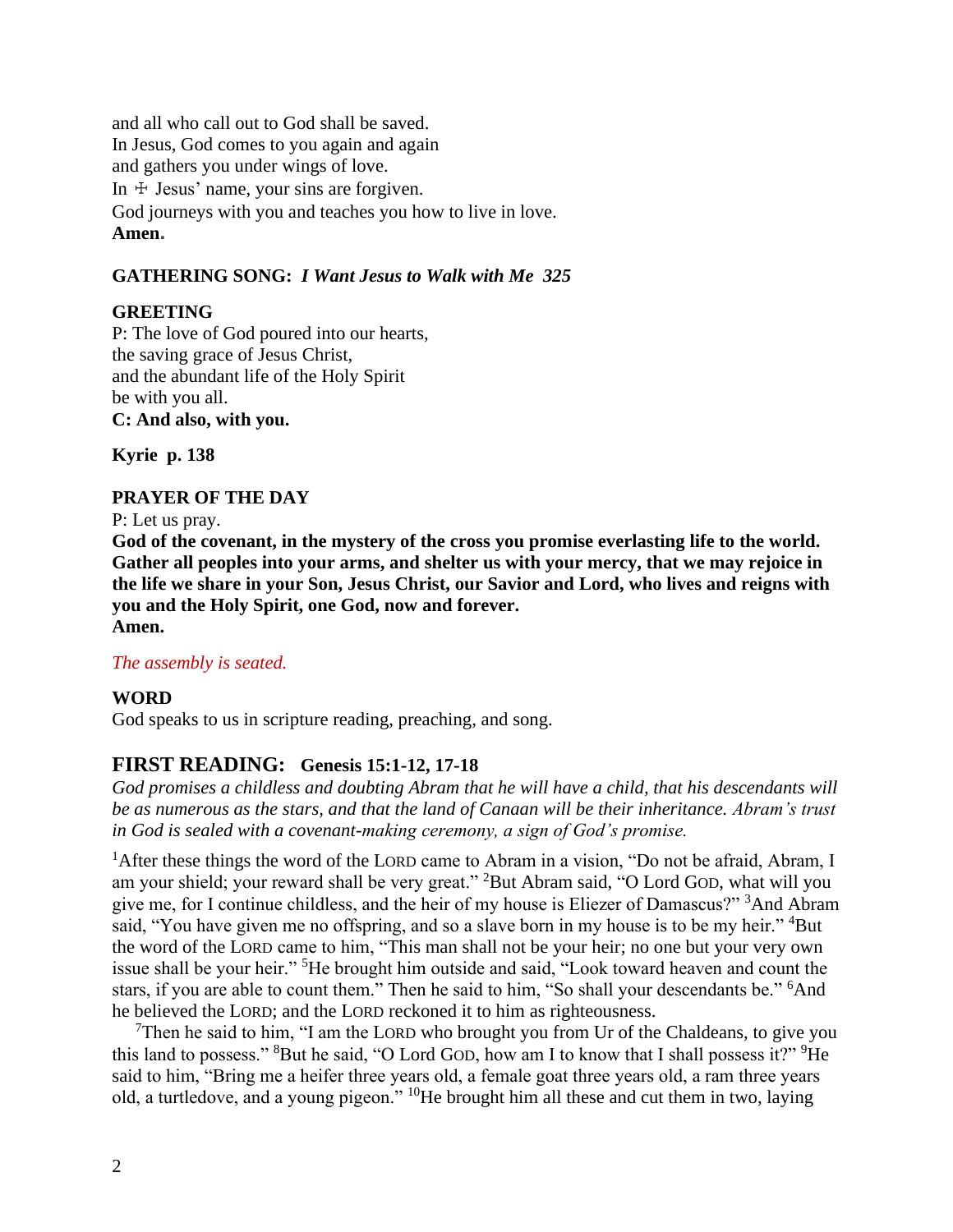each half over against the other; but he did not cut the birds in two.  $11$ And when birds of prey came down on the carcasses, Abram drove them away.

 $12$ As the sun was going down, a deep sleep fell upon Abram, and a deep and terrifying darkness descended upon him.

<sup>17</sup>When the sun had gone down and it was dark, a smoking fire pot and a flaming torch passed between these pieces. <sup>18</sup>On that day the LORD made a covenant with Abram, saying, "To your descendants I give this land, from the river of Egypt to the great river, the river Euphrates."

L: The word of the Lord. **C: Thanks be to God.**

# **PSALM 27**

<sup>1</sup>The LORD is my light and my salvation; whom then shall I fear? The LORD is the stronghold of my life; of whom shall I be afraid? <sup>2</sup>**When evildoers close in against me to devour my flesh, they, my foes and my enemies, will stumble and fall.** <sup>3</sup>Though an army encamp against me, my heart will not fear. Though war rise up against me, my trust will not be shaken. <sup>4</sup>**One thing I ask of the LORD; one thing I seek; that I may dwell in the house of the LORD all the days of my life; to gaze upon the beauty of the LORD and to seek God in the temple.** <sup>5</sup>For in the day of trouble God will give me shelter, hide me in the hidden places of the sanctuary, and raise me high upon a rock. <sup>6</sup>**Even now my head is lifted up above my enemies who surround me. Therefore I will offer sacrifice in the sanctuary, sacrifices of rejoicing; I will sing and make music to the LORD.** <sup>7</sup>Hear my voice, O LORD, when I call: have mercy on me and answer me. <sup>8</sup>**My heart speaks your message— "Seek my face." Your face, O LORD, I will seek.** <sup>9</sup>Hide not your face from me, turn not away from your servant in anger. Cast me not away—you have been my helper; forsake me not, O God of my salvation. <sup>10</sup>**Though my father and my mother forsake me, the LORD will take me in.**  $11$ Teach me your way, O LORD; lead me on a level path, because of my oppressors. <sup>12</sup>**Subject me not to the will of my foes, for they rise up against me, false witnesses breathing violence.**  $13$ This I believe—that I will see the goodness of the LORD in the land of the living! <sup>14</sup>**Wait for the LORD and be strong. Take heart and wait for the LORD!**

**Second Reading: Philippians 3:17--4:1**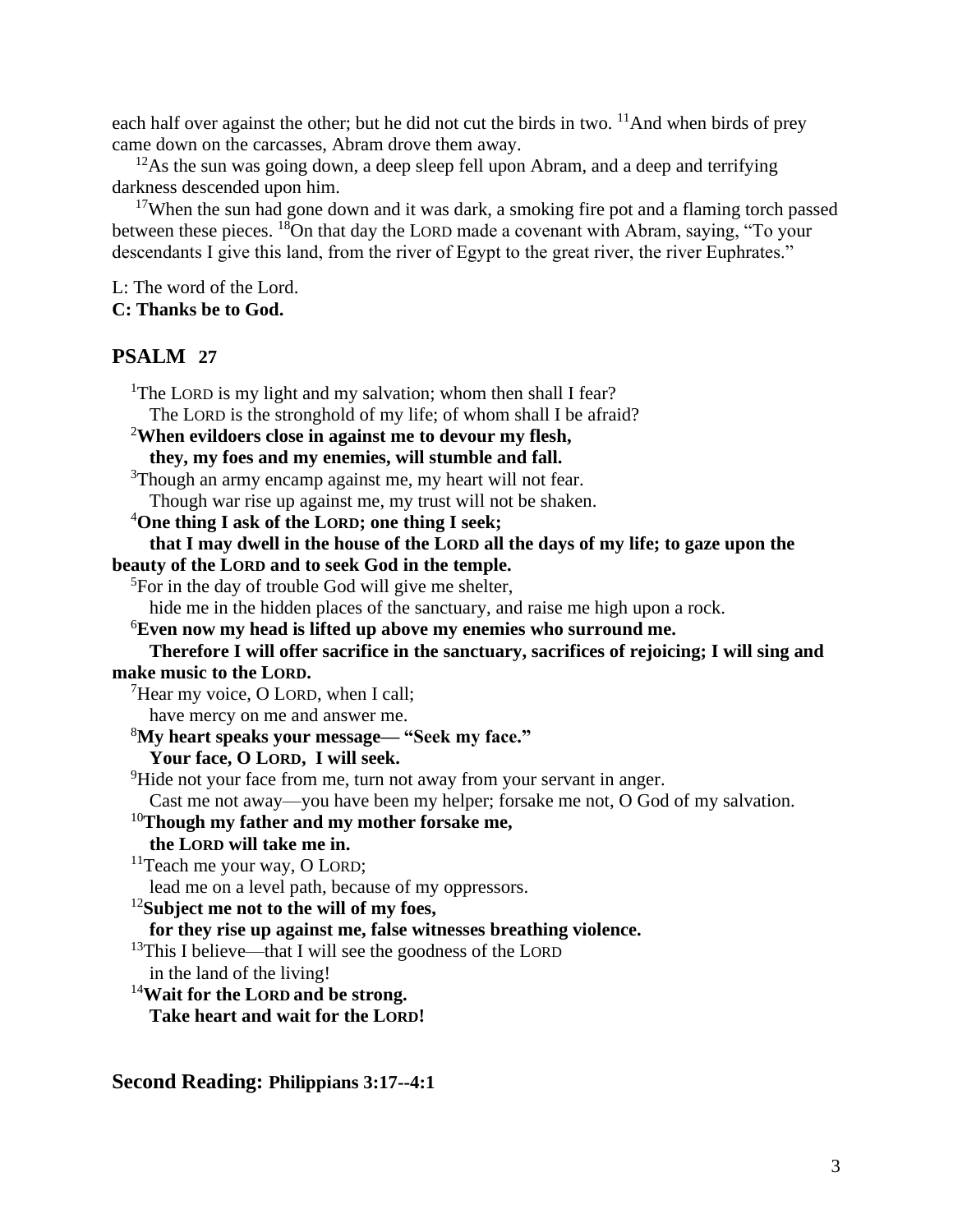*Although Paul's devotion to Christ has caused him to be persecuted, he does not regret the course he has taken. Writing from prison, he expresses confidence in a glorious future and encourages other Christians to follow in his footsteps.*

 $17$ Brothers and sisters, join in imitating me, and observe those who live according to the example you have in us. <sup>18</sup>For many live as enemies of the cross of Christ; I have often told you of them, and now I tell you even with tears. <sup>19</sup>Their end is destruction; their god is the belly; and their glory is in their shame; their minds are set on earthly things.  $^{20}$ But our citizenship is in heaven, and it is from there that we are expecting a Savior, the Lord Jesus Christ. <sup>21</sup>He will transform the body of our humiliation that it may be conformed to the body of his glory, by the power that also enables him to make all things subject to himself. 4:1Therefore, my brothers and sisters, whom I love and long for, my joy and crown, stand firm in the Lord in this way, my beloved.

L: The word of the Lord.

#### **C: Thanks be to God.**

# *The assembly stands.*

#### **GOSPEL ACCLAMATION**  Re - turn to the Lord, your God, for he is G gra - cious and mer - ci ful, slow and a-bound-ing in to an ger,  $\sigma$ stead - fast love, and a - bound - ing in stead - fast love.

P: The holy gospel according to Luke. **C: Glory to you, O Lord.**

# **GOSPEL: Luke 13:31-35**

*Neither Herod's plotting nor Jerusalem's resistance to maternal love will deter Jesus from his sacrificial mission.*

 $31$ At that very hour some Pharisees came and said to [Jesus,] "Get away from here, for Herod wants to kill you." <sup>32</sup>He said to them, "Go and tell that fox for me, 'Listen, I am casting out demons and performing cures today and tomorrow, and on the third day I finish my work. <sup>33</sup>Yet today, tomorrow, and the next day I must be on my way, because it is impossible for a prophet to be killed outside of Jerusalem.' <sup>34</sup>Jerusalem, Jerusalem, the city that kills the prophets and stones those who are sent to it! How often have I desired to gather your children together as a hen gathers her brood under her wings, and you were not willing! <sup>35</sup>See, your house is left to you.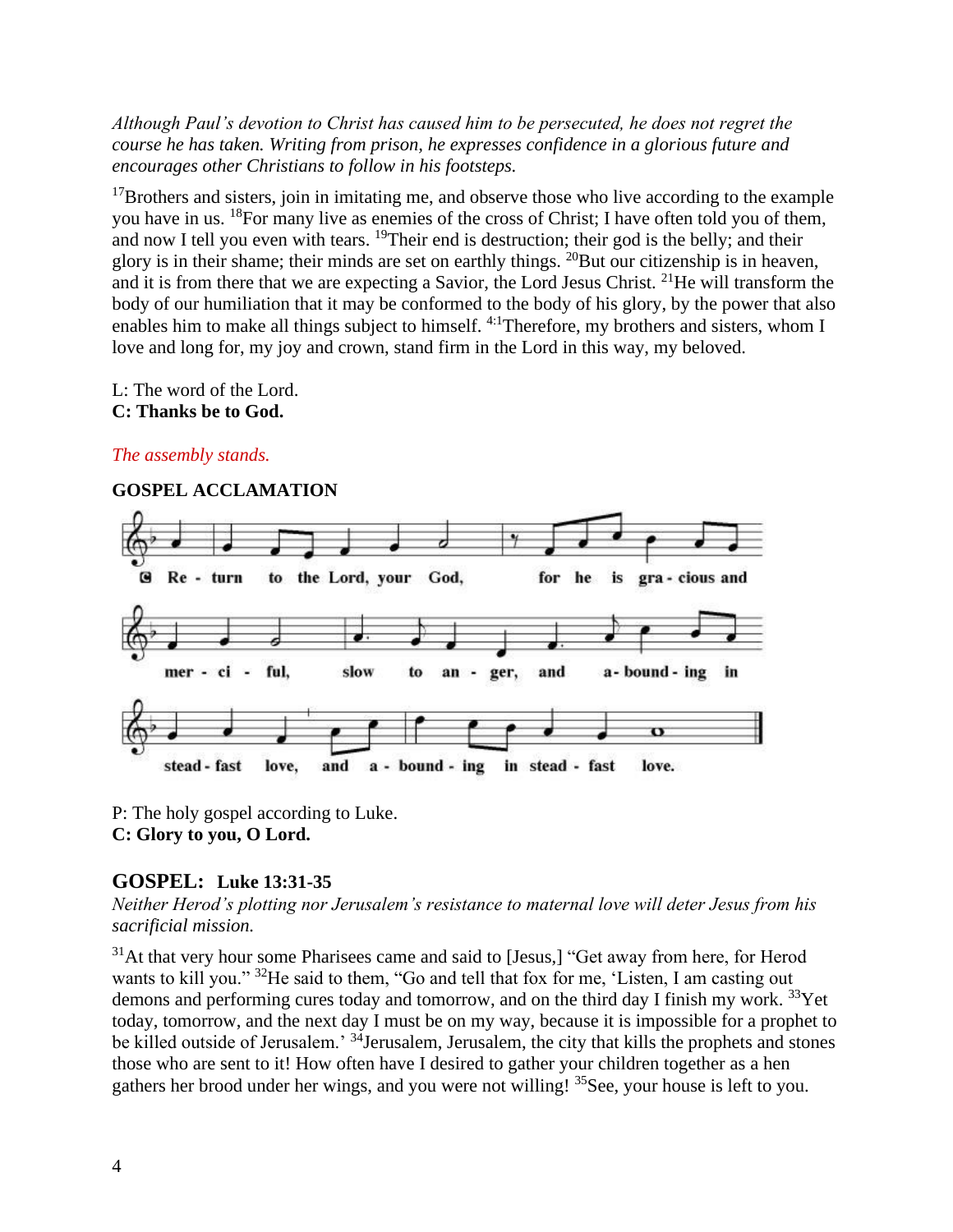And I tell you, you will not see me until the time comes when you say, 'Blessed is the one who comes in the name of the Lord.'"

P: The gospel of the Lord. **C: Praise to you, O Christ.**

*The assembly is seated.*

### **SERMON**

**HYMN OF THE DAY:** *Thy Holy Wings 613*

#### **THE NICENE CREED**

**We believe in one God, the Father, the Almighty, maker of heaven and earth, of all that is, seen and unseen. We believe in one Lord, Jesus Christ, the only Son of God, eternally begotten of the Father, God from God, Light from Light, true God from true God, begotten, not made, of one Being with the Father; through him all things were made. For us and for our salvation he came down from heaven, was incarnate of the Holy Spirit and the virgin Mary and became truly human. For our sake he was crucified under Pontius Pilate; he suffered death and was buried. On the third day he rose again in accordance with the scriptures; he ascended into heaven and is seated at the right hand of the Father. He will come again in glory to judge the living and the dead, and his kingdom will have no end. We believe in the Holy Spirit, the Lord, the giver of life, who proceeds from the Father and the Son,\* who with the Father and the Son is worshiped and glorified, who has spoken through the prophets. We believe in one holy catholic and apostolic church. We acknowledge one baptism for the forgiveness of sins. We look for the resurrection of the dead, and the life of the world to come. Amen.**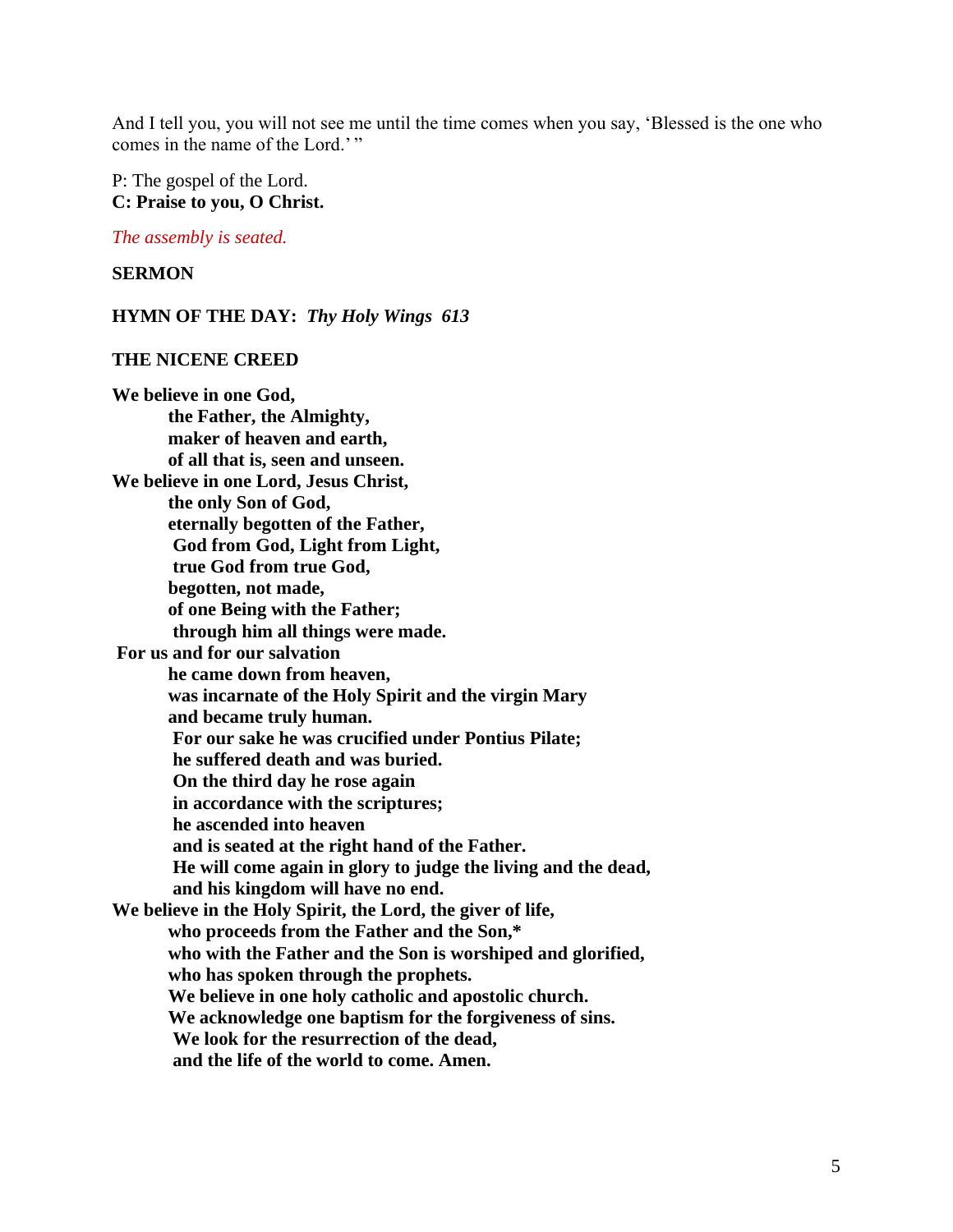## **PRAYERS OF INTERCESSION**

A: Drawn close to the heart of God, we offer these prayers for the church, the world, and all who are in need.

*A brief silence.*

You gather the church into a community of mercy and grace. Unify Christians around the globe in efforts to proclaim good news even in the face of opposition and to protect those whose lives are imperiled by the gospel. Merciful God,

## **C: receive our prayer.**

A: You create the entire universe and call it good. Hinder those who would cause further destruction to our planet's fragile ecosystems, and augment the calls of those who advocate for thoughtful stewardship of the earth's resources. Merciful God,

#### **C: receive our prayer.**

A: You raise up leaders committed to love and justice. Nurture in those who govern patience to receive criticism, openness to new ideas, and courage to change course when needed for the sake of the common good. Merciful God,

### **C: receive our prayer.**

A: You hear us when we cry to you. Attend to those expecting a child, and console those who have experienced miscarriage. Comfort veterans enduring post-traumatic stress. Shield those endangered by domestic violence. Uphold those who are ill or grieving (*especially*). Merciful God,

#### **C: receive our prayer.**

A: You kindle faith that moves us into action. Guide children and adults preparing for baptism or confirmation. Empower Sunday school teachers, confirmation leaders, and parents who share their faith with younger generations. Give us all a renewed sense of vocation. Merciful God,

### **C: receive our prayer.**

A: Lord, we pray for Seafarers International, that our synod would continue to provide gifts to merchants who are away from home for long periods of time. Help them to know they are not forgotten as they provide a vital service to all of us. Merciful God,

#### C: **hear our prayer.**

### *Here other intercessions may be offered.*

A: You welcome us into your heavenly realm. We give thanks for those whose labors on earth are ended and who now rest with you. On the final day, gather all of us, with them, in your loving arms. Merciful God,

#### **C: receive our prayer.**

P: Accept the prayers we bring, O God, on behalf of a world in need, for the sake of Jesus Christ. **Amen.**

### *The assembly is seated.*

### **Responding in Love**

**Our Offerings** *This is our response to God's grace.* **Our Offering of Music** 

### **CHOIR ANTHEM** *Present in This Place*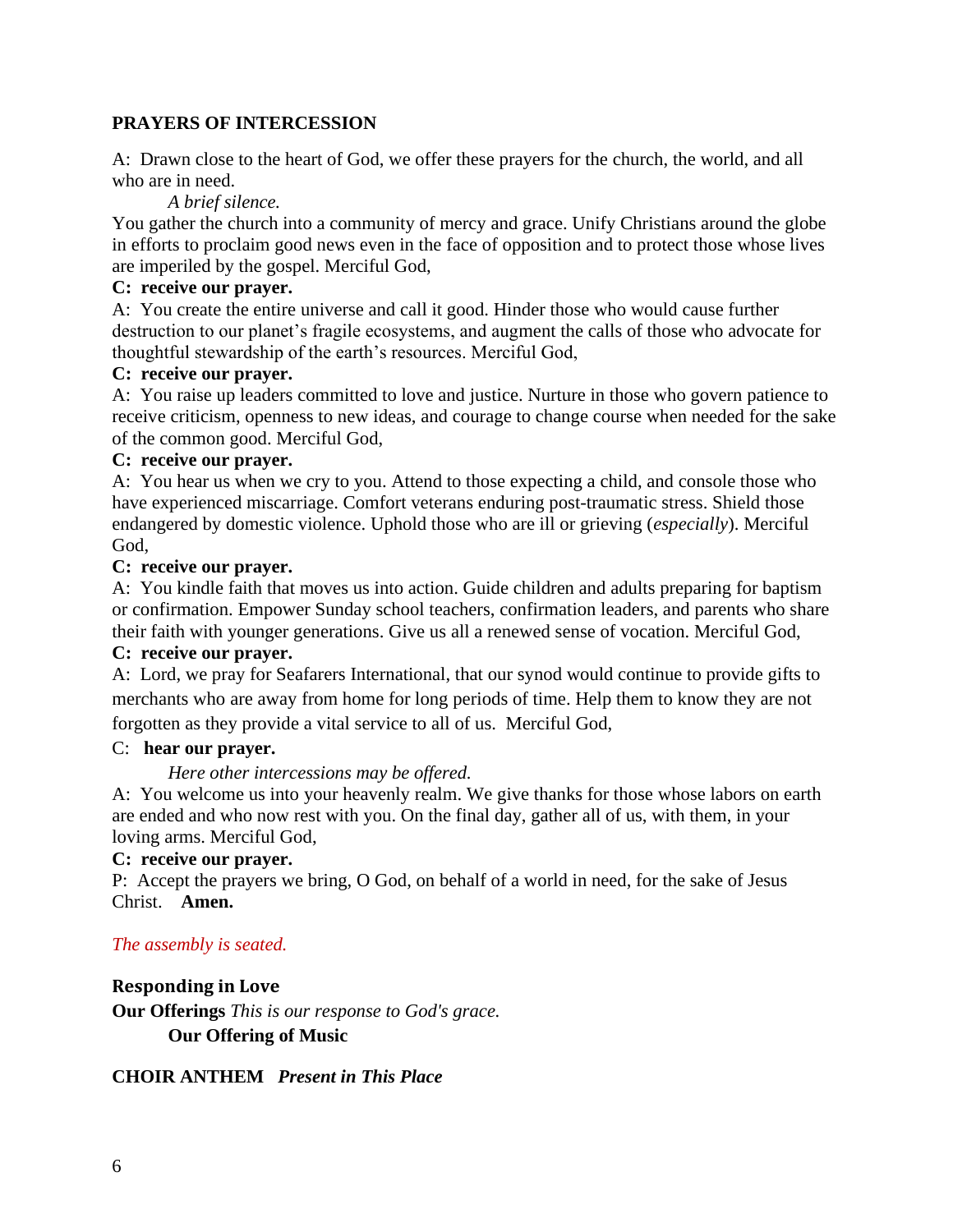#### *The assembly stands.*

# **OFFERTORY**

*Create in me a clean heart, O God, and renew a right spirit with me. Cast me not away from your presence and take not your Holy Spirit from me. Restore to me the joy of your salvation, and uphold me with your free Spirit.*

#### **OFFERING PRAYER**

A: Extravagant God, you have blessed us with the fullness of creation. Now we gather at your feast where you offer us the food that satisfies. Take and use what we offer here, come among us, and feed us with the body and blood of Christ, in whose name we pray. **Amen.**

# **GREAT THANKSGIVING** *P.144 (in the beginning of the hymnal)* **Dialogue Preface by the Pastor Holy Holy Holy**

### **THANKSGIVING AT THE TABLE Words of Institution**

Holy God, our living Water and our merciful Guide, together with rivers and seas, wells and springs we bless and magnify you. You led your people Israel through the desert, and provided them water from the rock. We praise you for Christ, our Rock and our Water, who joined us in our desert, pouring out his life for the world.

In the night in which he was betrayed, our Lord Jesus took bread, and gave thanks; broke it, and gave it to his disciples, saying: Take and eat; this is my body, given for you. Do this for the remembrance of me.

Again, after supper, he took the cup, gave thanks, and gave it for all to drink, saying: This cup is the new covenant in my blood, shed for you and for all people for the forgiveness of sin. Do this for the remembrance of me.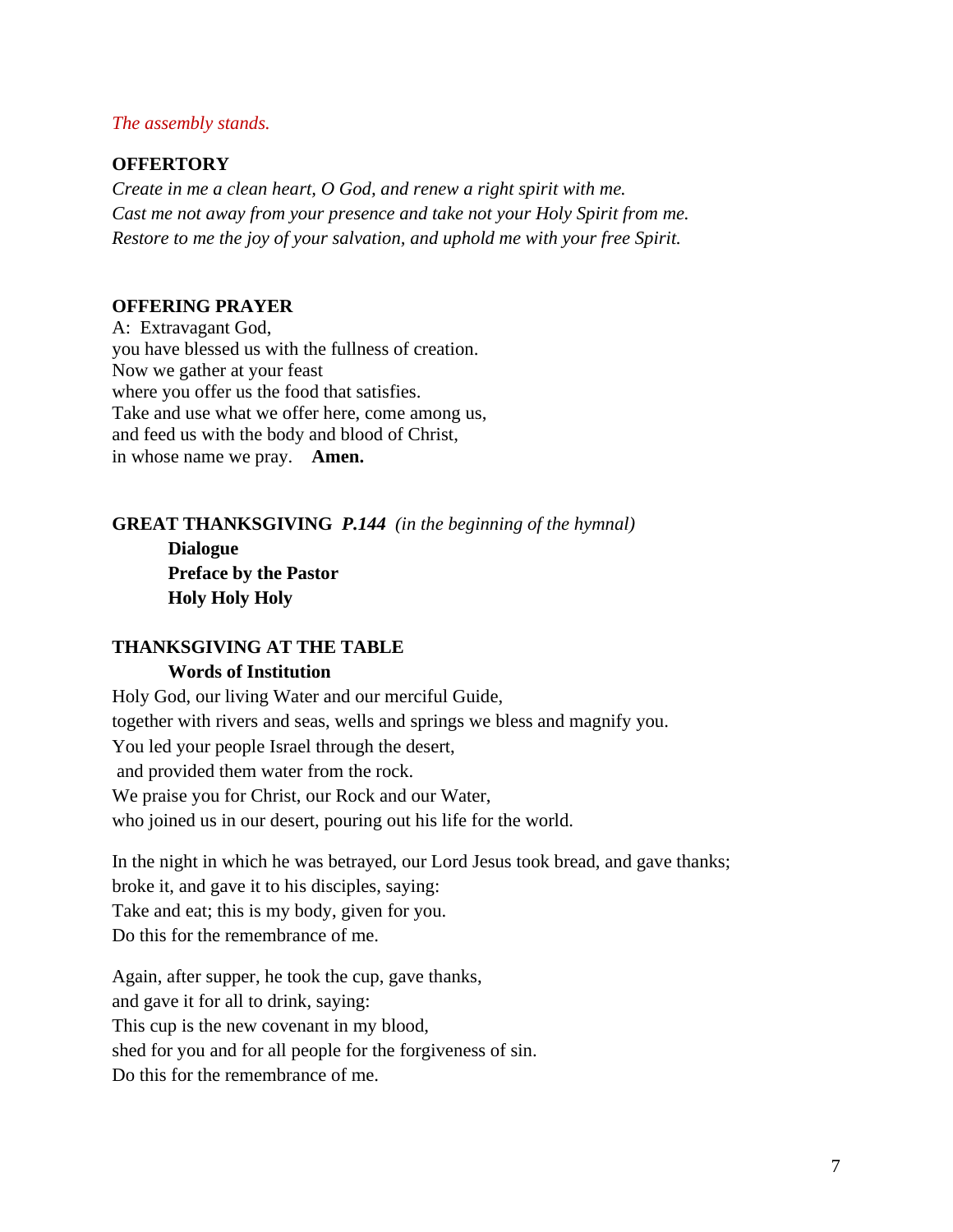Remembering, therefore, his life, death, and resurrection, we await your salvation for all this thirsty world. Pour out your Spirit on this holy food and on all the baptized gathered for this feast: wash away our sin, that we may be revived for our journey by the love of Christ. Through him all glory and honor is yours, Almighty Father, with the Holy Spirit, in your holy Church, both now and forever. **Amen**

#### **LORD'S PRAYER**

**Our Father, who art in heaven, hallowed be thy name, thy kingdom come, thy will be done, on earth as it is in heaven. Give us this day our daily bread; and forgive us our trespasses, as we forgive those who trespass against us; and lead us not into temptation, but deliver us from evil. For thine is the kingdom, and the power, and the glory, forever and ever. Amen.**

#### **INVITATION TO COMMUNION**

P: Here is food and drink for the journey. Take and be filled.

#### **COMMUNION**

*When giving the bread and cup, the communion ministers say* The body of Christ, given for you. The blood of Christ, shed for you. *and each person may respond* **Amen.**

**Communion Song** *Lamb of God You Take Away p.146*

#### **SONG AFTER COMMUNION** *Jesus, Remember Me*

*Jesus, remember me when you come into your kingdom. Jesus, remember me when you come into your kingdom.*

*The assembly stands.*

## **PRAYER AFTER COMMUNION**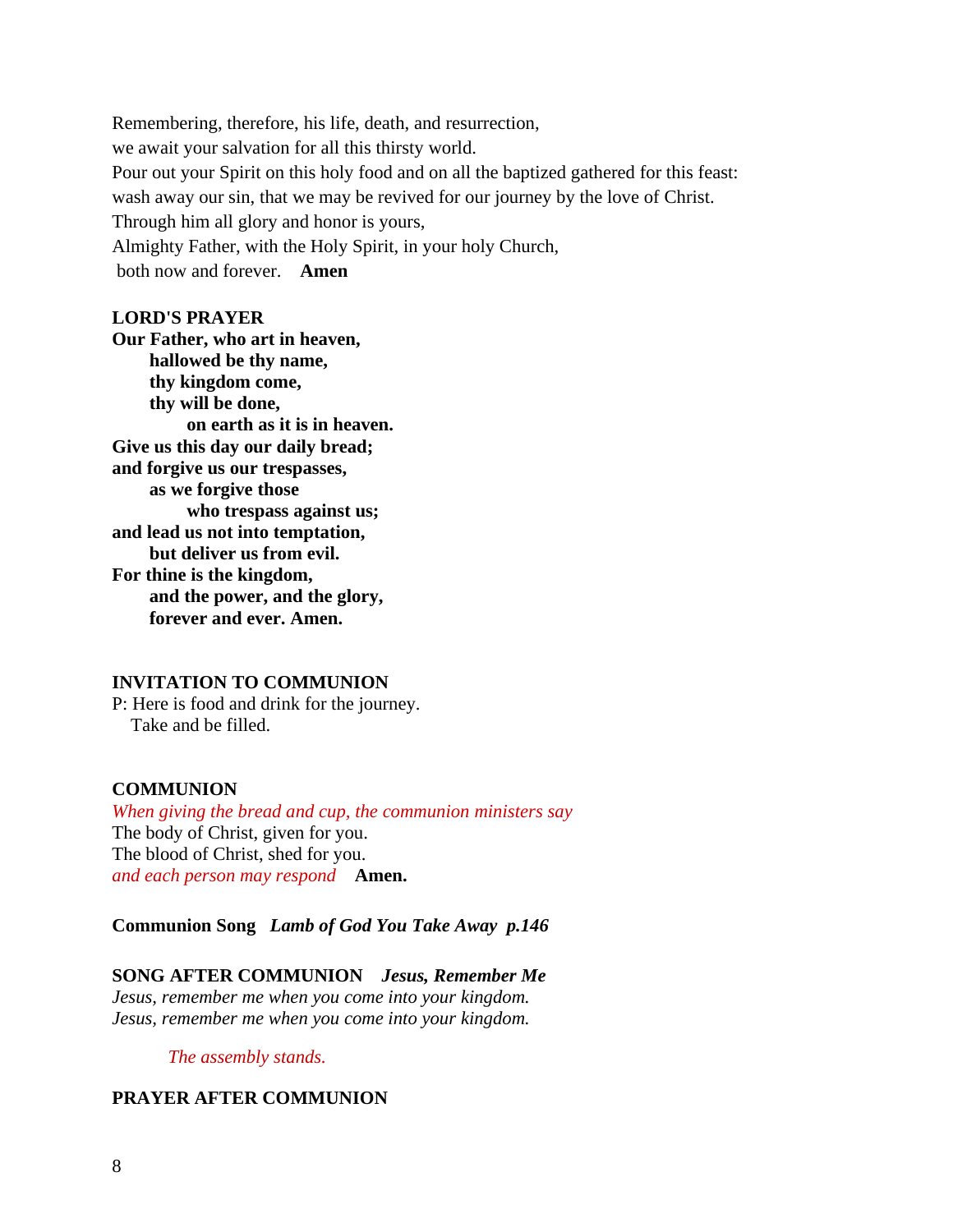A: Blessed Jesus, in this rich meal of grace, you have fed us with your body, the bread of life. Now send us forth to bear your life-giving hope to a world in need. **Amen.**

# **SENDING**

God blesses us and sends us in mission to the world.

# **BLESSING**

You are children of God, anointed with the oil of gladness and strengthened for the journey. Almighty God, motherly, majestic, and mighty, ☩ bless you this day and always. **Amen.**

# **SENDING SONG:** *O Christ, Your Heart, Compassionate 722*

### **DISMISSAL**

P: Go in peace. Jesus meets you on the way. **C: Thanks be to God.**

#### *Announcements*

We welcome our visitors and ask that you sign a Visitor Attendance and Holy Communion Card that is located in the pew rack. We ask that cards be returned via the offering plate during the receiving of the offering. We practice "open Communion" here at St. John meaning that all who believe in the "real presence" of Christ are welcomed to receive the Sacrament of Holy Communion. We offer two choices for Holy Communion, wine or grape juice. Those worshipers desiring grape juice are asked at the communion rail to place their right hand over their heart after receiving "The Body of Christ".

Remember in prayer: Rowan Aldridge, Dave Barner, Mary Bower, Mike Cervinsky, Agnes Cryder, Don Delaney, Mary Ellen Dougherty, Charlie Dunne, William Greene, Fred Hoffer, Mick Miller, David Mitchell, Jean Ann Snyder, John Truax, and all of our shut-ins; the safety of our military troops around the world (Mark Baier, Isaac Boring, Jake Cordrey, Ben Cramer, Patrick Hamlin, Paul Laidacker, Kenny Leitch, Steven Moore, Maddison Myers, Tyler O'Neal, Adam Shaffer, Richie Speicher, Aaron Stabley, Paul St. James, Jenna White); Family Promise. Bishop Eaton, our Presiding Bishop; and Bishop Collins, Bishop of the Upper Susquehanna Synod. For our Companion Synod in Liberia and Ansbach-Wurzburg, Germany..

Special thanks to today's helpers: Lector –Darlene Bilby; Assisting Ministers –Bill Ely Jr and Ken Dougherty; Head Usher –Jim Ely; Teller –Max Dincher; Bulletin Sponsor – Betty Allen; Children's Church –Molly Hollick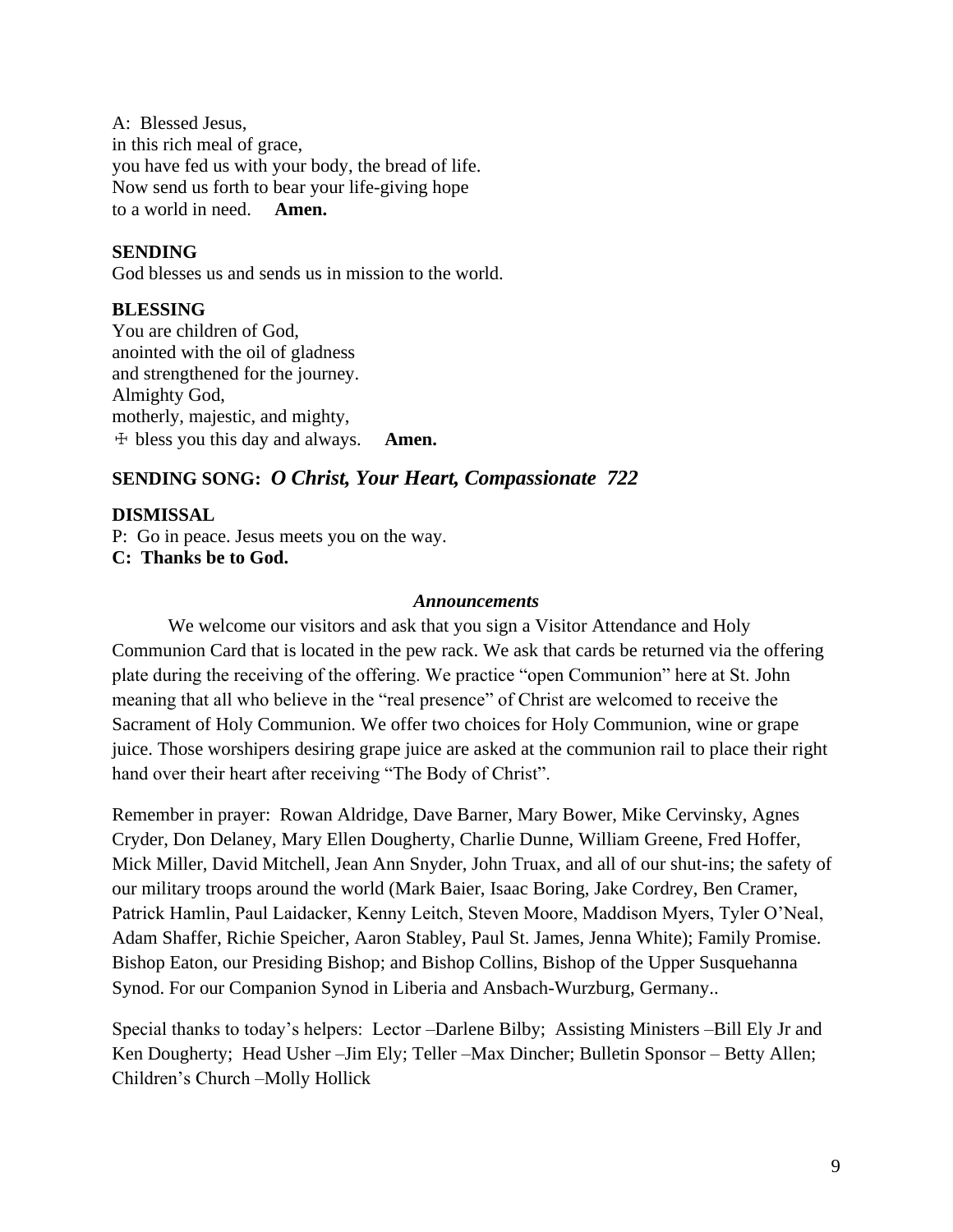Next week's helpers: Lector –Shane Snyder; Assisting Ministers –Gary Johnson and Karen Aucker; Head Usher –Jim Ely; Teller –Max Dincher; Bulletin Sponsor – Betty Allen; Children's Church –Cathy Eisner; Flowers:

The altar flowers are given in memory of loved ones by Connie Barker.

The Sanctuary Candle is given to the glory of God by Gary and Gina Johnson.

**CHRISTIAN EDUCATION COMMITTEE** will meet after church next Sunday, March 20, 2022.

Dear Members and friends of St. John,

We are truly grateful and blessed to receive your most recent donation to Luke's Benefit Fund through the purchase of Weis gift cards. Your continued support for Luke during the last eight and a half years since his life altering incident is most humbling and appreciated. Our next big endeavor is to make a wheelchair accessible bathroom for him with a large shower and lifts. Luke is healthy and happy and we all send our sincere thanks to all! Love, Lance, Alyson and Luke Antolick

CAMP MOUNT LUTHER brochures are now available in the church office.

Sponsors for the bulletin at \$17 per week are needed! The sign-up sheet is in the downstairs hallway opposite Pastor's office.

The Lutheran Church Women's Prayer Chain is a vital ministry of St. John Lutheran. Anyone in need of prayers is asked to contact any of the following persons: Gloria Ely – 570-873-3597 Sarah Davidson - 570-398-0659 Joyce Braucht - 570-398-28

# **Lent Services**

# *Note the change. We will meet in-person at 6:30 pm*

Lent 2 at St. John – Tuesday, March 15, "The Day with Others" Lent 3 at Garman – Tuesday, March 22, "The Day Alone" Lent 4 at St. John – Tuesday, March 29, "Ministry" Lent 5 at Garman – Tuesday, April 5, "Confession and Communion"

Pastors Shumway and Aucker will be covering the book: Life Together by Dietrich Bonhoeffer. Life Together is a theme that I have been hearing a lot as congregations struggle to meet inperson in the midst of the pandemic. A copy of the book is available from either Pastor or in the tower at St. John. Donations for the books are appreciated.

Palm Sunday – Sunday, April 10, 9:30 a.m. St. John Sanctuary Maundy Thursday, April 14, 7:00 p.m., St. John Sanctuary Good Friday, April 15, 7:00 p.m., St. James Lutheran, "Stations of the Cross" Easter Sunrise, April 17, 6:00 a.m. with Fairplay Brass and breakfast, and 9:30 a.m., St. John Sanctuary.